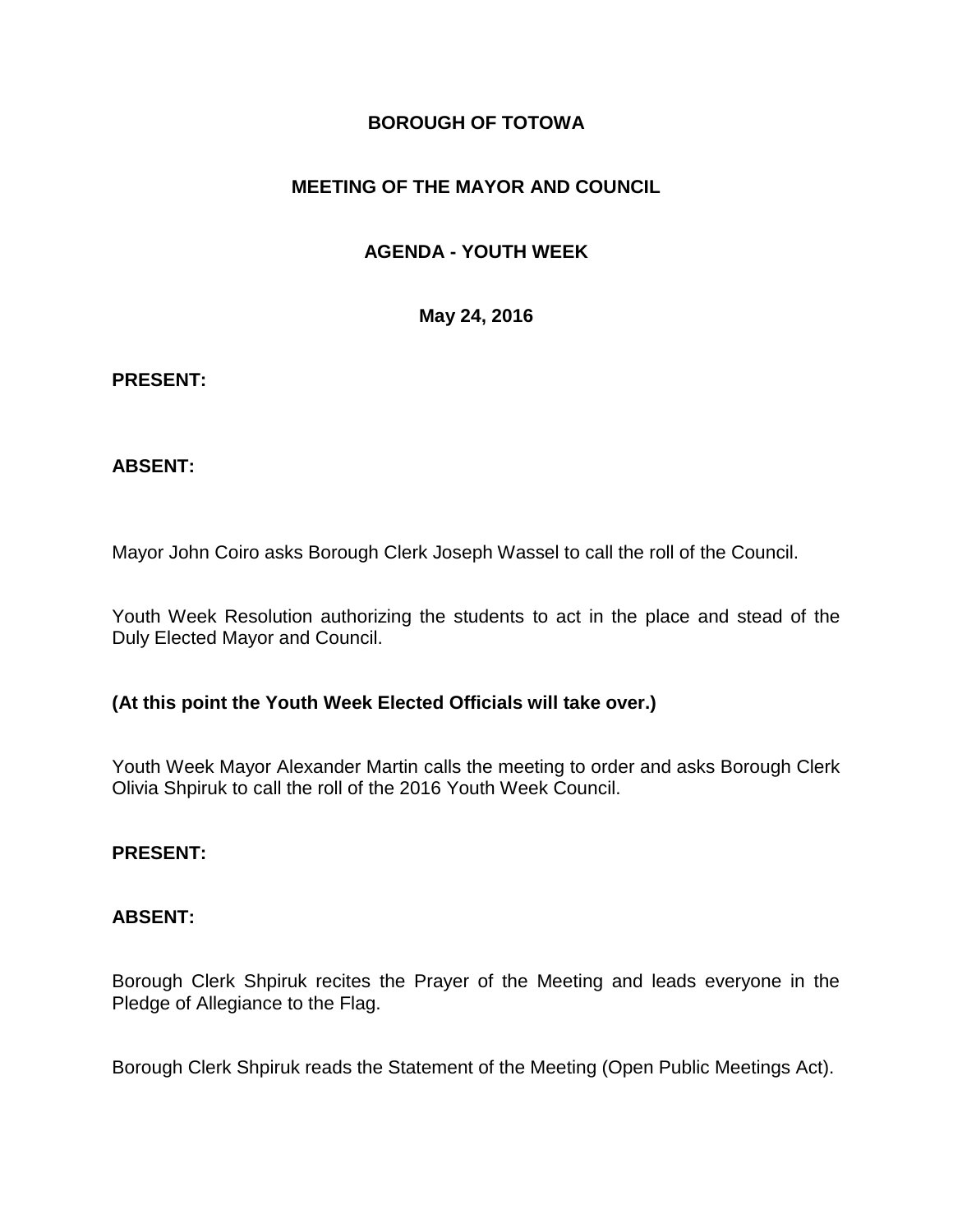Dispense with the regular order of business in order to hold a public hearing on Ordinance No. 11-2016 as advertised.

Borough Clerk Shpiruk announces that Ordinance No. 11-2016 has been advertised for a public hearing for Tuesday, May 24, 2016.

Borough Clerk Shpiruk reads the legal notice and the title of Ordinance No. 11-2016.

Open the public hearing.

Mayor Martin asks if any citizens wish to be heard on Ordinance No. 11-2016.

CITIZENS HEARD:

Close the public hearing.

Borough Clerk Shpiruk reads Ordinance No. 11-2016 by title.

Adopt Ordinance No. 11-2016.

Revert to the regular order of business.

Mayor Martin asks if there are any reports from Members of the Council, the Borough Clerk or the Borough Attorney.

Borough Attorney Ludovico Povolo – gives report.

Mayor Martin asks if any citizens wish to be heard.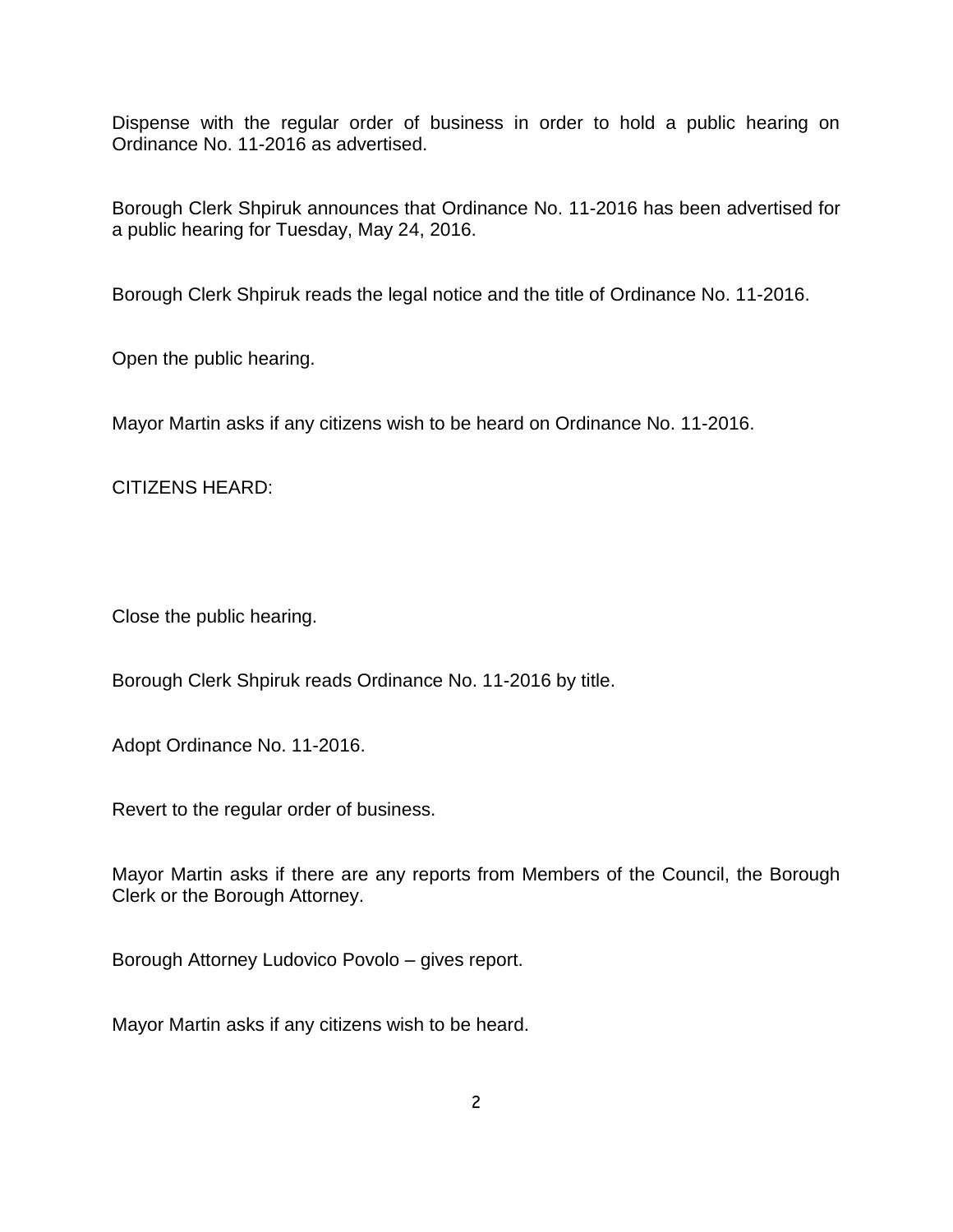Minutes of the Mayor and Council for the meeting of May 10, 2016.

## **(The Committees are listed with the duly elected Council Member first and the student counterpart in parentheses.)**

## **COMMITTEE ON FINANCE: ANTHONY PICARELLI (MICHAEL POVOLO), LOU D'ANGELO (NICOLAS DINARDO), CAROLYN FONTANELLA (CHRISTOPHER MANZI).**

Tax Assessor Nicholas Tea – gives report.

Tax Collector Marcus Povolo – gives report.

Resolution No. 2016-12 for the payment of bills.

Resolution authorizing the Treasurer to issue refunds to various property owners pursuant to overpayment of 2nd Quarter 2016 taxes.

Resolution To Approve The Three-Year Cooperation Agreement Between Passaic County and The Borough Of Totowa To Participate In The Passaic County Community Development Block Grant Program: Federal Fiscal Years 2017, 2018 And 2019.

Payment to the various Marching Bands for the 2016 Memorial Day Parade.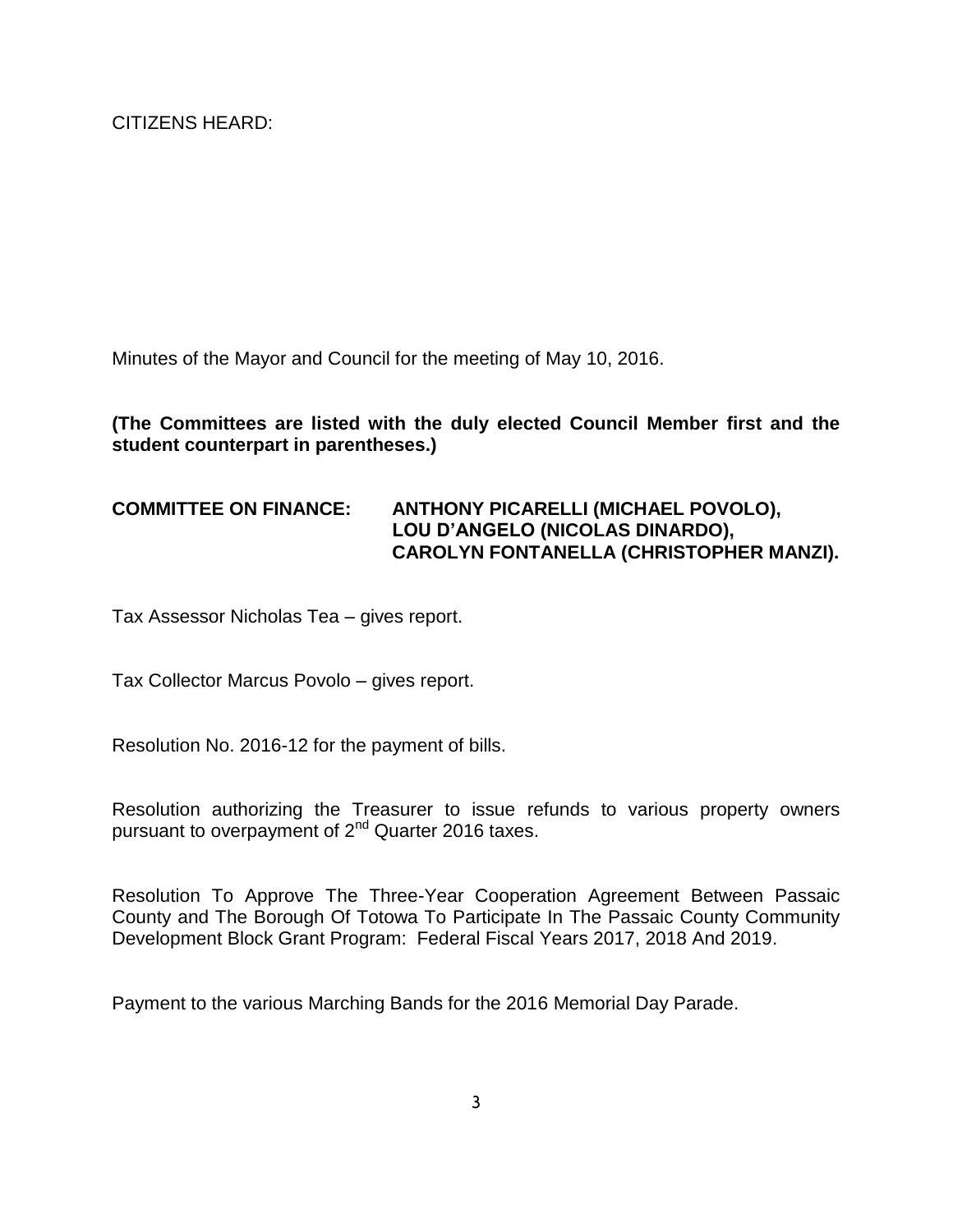### **COMMITTEE ON PUBLIC SAFETY: PHIL PUGLISE (BRIAN KATAT), CAROLYN FONTANELLA (CHRISTOPHER MANZI), WILLIAM BUCHER (ALYSSA SNYDER).**

Police Chief Giovanni Giovatto – gives report.

Fire Chief Vincent Colavitti – gives report.

Resolution Authorizing The Purchase And Delivery Of One Chief's Vehicle For The Borough Of Totowa Fire Department.

Resolution Authorizing The Purchase And Installation Of All The Lighting And Hardware For The New Chief's Vehicle For The Borough Of Totowa Fire Department.

Authorize the Borough Clerk and the Borough Attorney to prepare the specifications and advertise for the receipt of bids for an Electronic Ticket or E-Ticket System.

#### **COMMITTEE ON PUBLIC WORKS: LOU D'ANGELO (NICHOLAS DINARDO), PHIL PUGLISE (BRIAN KATAT), DEBRA ANDRIANI (ASHLEY MARTIN).**

Superintendent of Public Works Gabriella Cordova – gives report.

Authorize the Borough Clerk and the Borough Attorney to prepare the specifications and advertise for the receipt of bids for the purchase of fire hydrants.

### **COMMITTEE ON ENGINEERING & PUBLIC PROPERTY: CAROLYN FONTANELLA (CHRISTOPHER MANZI), DEBRA ANDRIANI (ASHLEY MARTIN), LOU D'ANGELO (NICHOLAS DINARDO).**

Borough Engineer Salvatore Micciche – gives report.